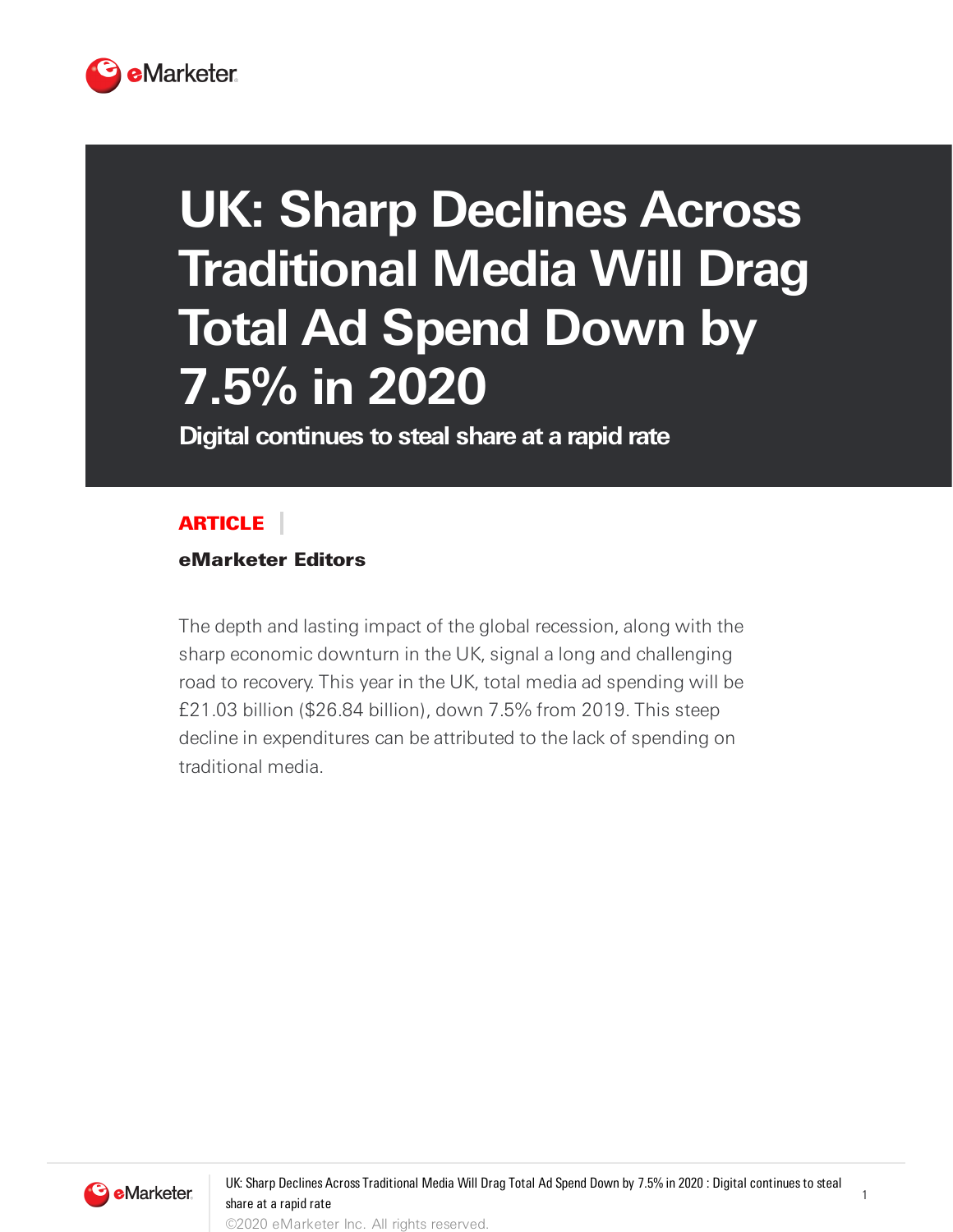## Total Media Ad Spending in the UK, 2019-2024 billions of £ and % change



"Traditional advertising has suffered hugely during the pandemic, due to stay-at-home orders and the cancellation of large sporting events," said Bill Fisher, eMarketer senior analyst at Insider Intelligence. "Digital, meanwhile, has offered the biggest captive audience and an easy and cost-effective route to consumers. Spend on traditional media will rebound once some semblance of normalcy returns next year, but it's unlikely to reach pre-pandemic levels."

After making very significant downward revisions across traditional media channels due to the effects of COVID-19, we expect traditional media ad spending to fall 22.6% in 2020. This estimate is based upon the assumption that the UK will not experience a significant second wave of infections.

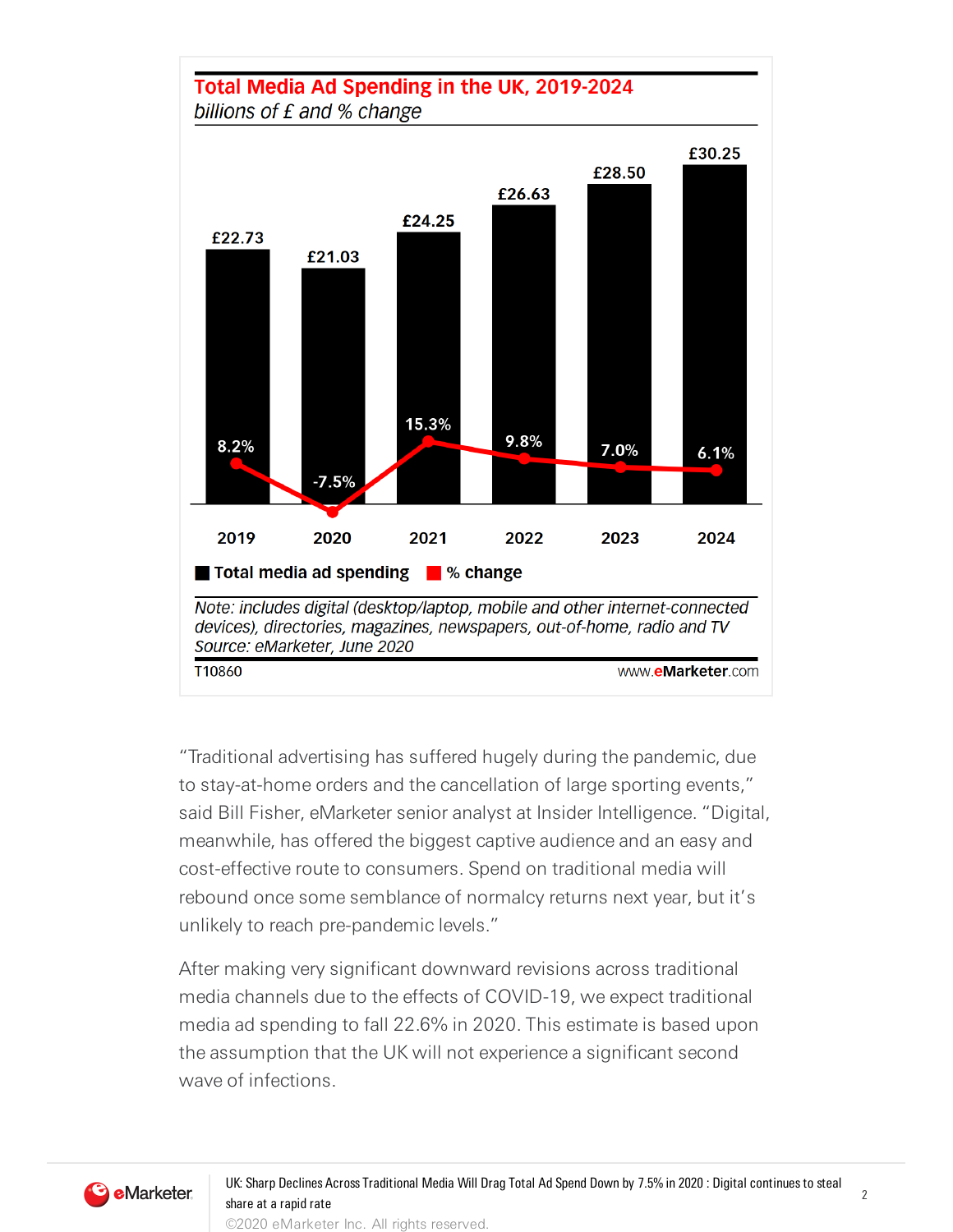As a result of the coronavirus, out-of-home (OOH) advertising was the most negatively affected medium, with growth revised down from our previous forecast by 26.3 percentage points. That was followed closely by radio, revised down by 22.0 percentage points.

|                    | 2019  | 2020    | 2021  | 2022    | 2023    | 2024  |
|--------------------|-------|---------|-------|---------|---------|-------|
| <b>Digital</b>     | 66.1% | 71.7%   | 71.5% | 72.9%   | 74.3%   | 75.6% |
| —Mobile            | 47.6% | 53.3%   | 54.6% | 57.2%   | 59.6%   | 61.4% |
| TV*                | 18.3% | 15.6%   | 15.8% | 14.9%   | 14.1%   | 13.3% |
| <b>Print</b>       | 7.3%  | 5.8%    | 5.5%  | 4.9%    | 4.5%    | 4.2%  |
| -Newspapers**      | 5.2%  | 4.1%    | 3.9%  | 3.5%    | 3.2%    | 3.0%  |
| —Magazines**       | 2.2%  | $1.6\%$ | 1.6%  | $1.4\%$ | $1.3\%$ | 1.2%  |
| <b>Out-of-home</b> | 5.7%  | 4.8%    | 5.1%  | 5.3%    | 5.3%    | 5.3%  |
|                    |       |         |       |         |         |       |

Digital ad spending will remain relatively flat this year, growing 0.3% to reach £15.08 billion (\$19.25 billion). However, it is the only major medium that will see growth in advertiser spending in 2020, accelerating its share of the total UK ad market. Although digital will gain 5.6 percentage points in market share this year, that trend will pause next year as traditional media bounces back. Digital will account for 71.7% of total ad spend in 2020, and that proportion will reach 75.6% by 2024.

Within digital, video ad spending will be the fastest-growing format this year, at 15.0%. Video will also account for more than half of all digital display ad spending for the first time. While display outlays will rise 7.2%, search spending will decrease by 3.2%. (Nonvideo display will decrease as well.) This year, and the subsequent recovery period,